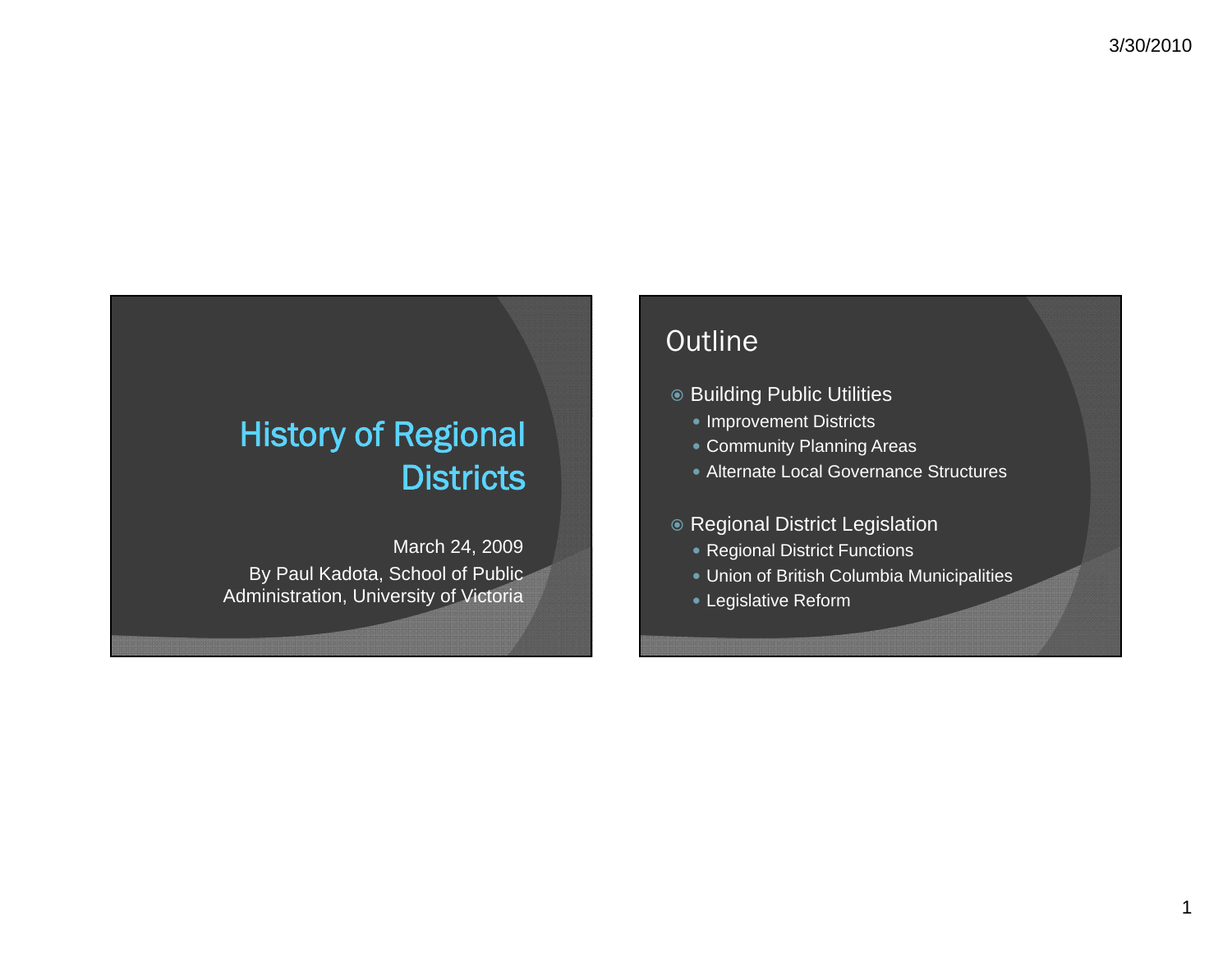# Building Public Utilities

- 1886: Vancouver was incorporated
- ◉ Shortly consumed by the Great Fire
- Need for bountiful water on-tap
- Vancouver Waterworks Company installed a waterline from Capilano R.
- 1891: City purchased the Vancouver Waterworks Company

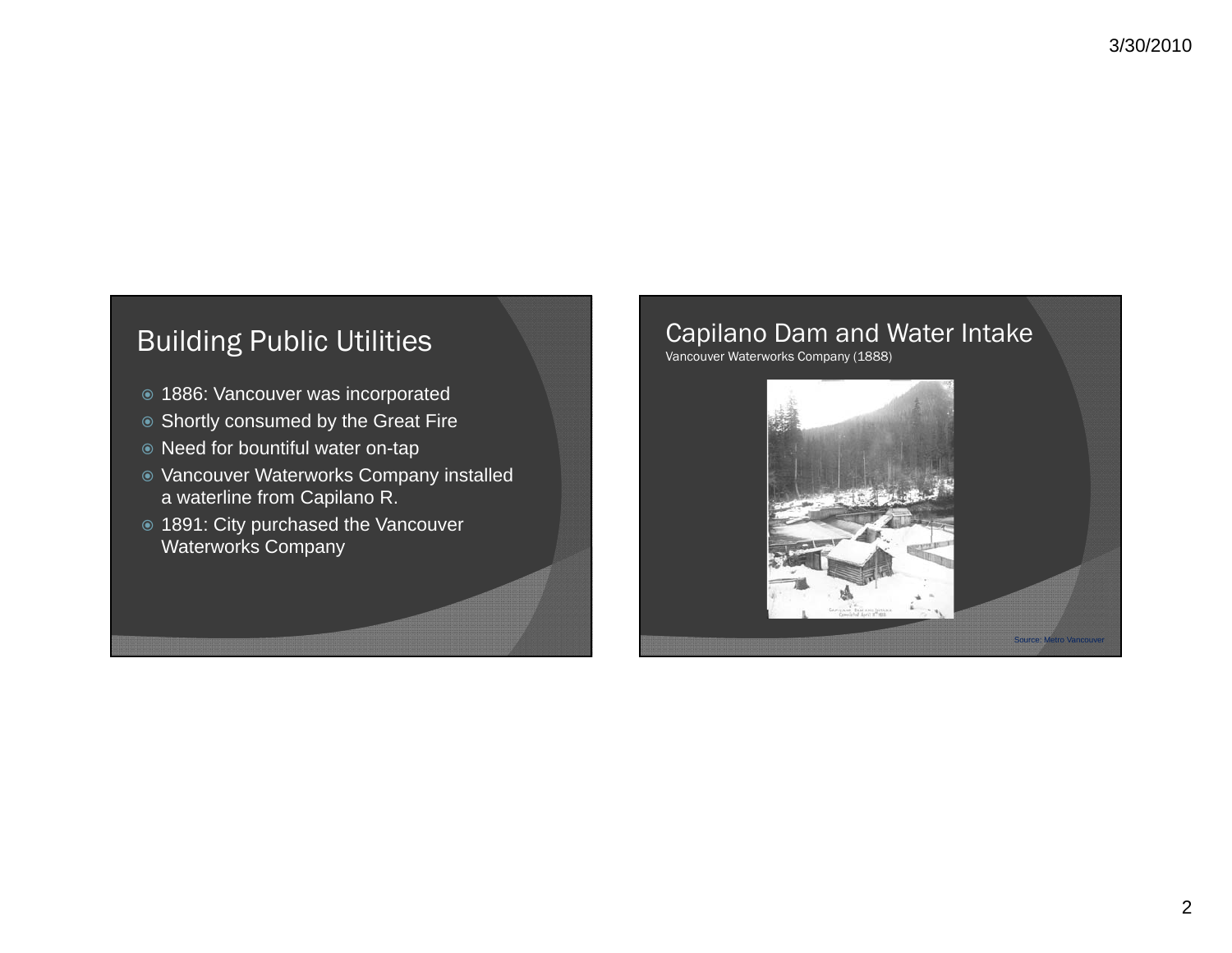# Single-Purpose Districts

- Basic needs: water & sewage disposal
- Requirement common to all communities
- Alignment of water and sewer pipes determined by natural topology (not municipal boundaries)
- Municipalities united to share in building and operating water and sewer works
- 1911: Burrard Peninsula Joint Sewerage Committee formed; subsequently the Greater Vancouver Sewerage & Drainage District
- 1924: Greater Vancouver Water District legislated

#### Capilano Main – Stanley Park Greater Vancouver Water District (1932)

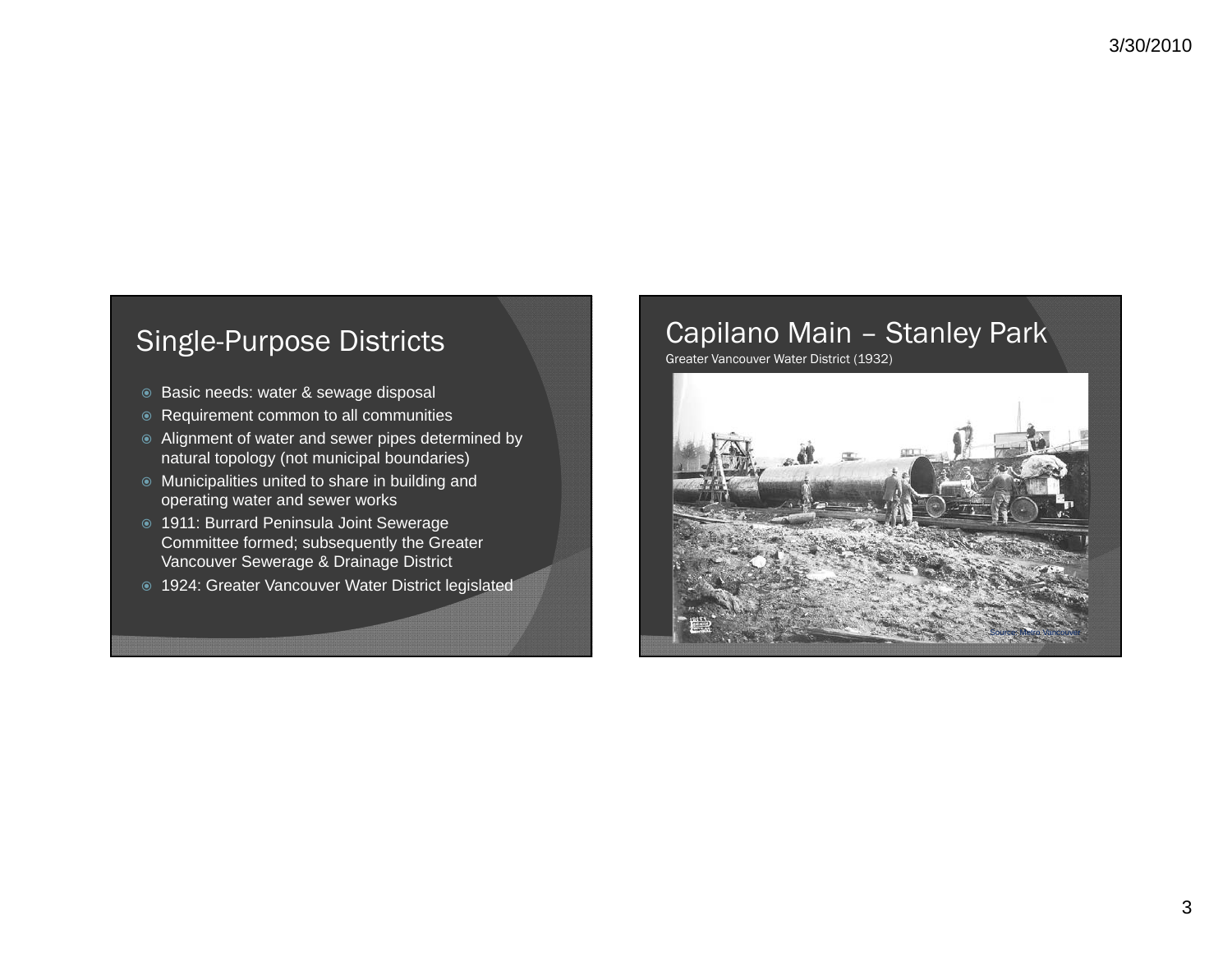#### Improvement Districts

- 1920's: Privately owned & operated Okanagan Valley irrigation systems were on the verge of bankruptcy
- Farms dependent on the irrigation systems also faced failure
- Provincial legislation enabling the creation of Improvement Districts was enacted
- **■** Improvement Districts were created mostly for unincorporated areas
- Improvement Districts covered a wide range of services:
- Water; fire fighting; dyking; drainage; street lighting; garbage collection; hospital construction

# Community Planning Areas

- 1940's: booming economy brought development issues in unincorporated areas to the Provincial Government
- To enable the formation of community planning areas, the Provincial Government introduced:
	- 1947: Town Planning Act
	- 1957: Local Services Act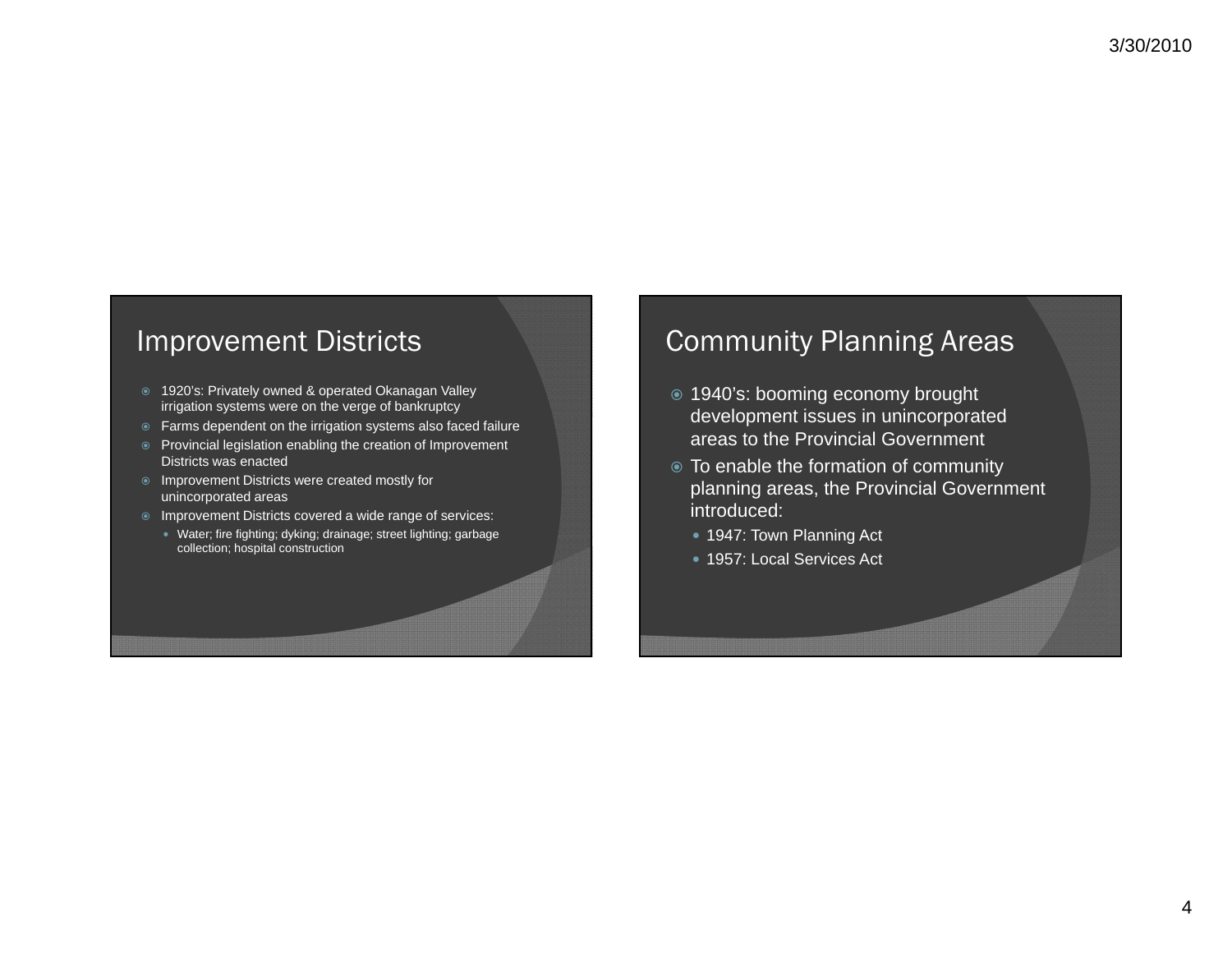#### Alternate Governance Structures

- 1946: Goldenberg public inquiry recommended continued use of existing legislative frameworks, with some amendments
- 1953: Wes Black, new Minister of Municipal Affairs at UBCM Convention:
	- "I know that municipal government will only achieve its best if we jointly attack each problem in a spirit of cooperation and mutual understanding."
- 1957: Black delivers a reorganized Municipal Act
- 1957: Black delivers the Local Services Act:
	- "The ultimate objective, however, in all cases, is local selfgovernment, and the provisions of the LSA are only intended to be used as an interim measure."

#### Alternate Governance Structures (cont'd)

- 1957: under provisions of the recently amended Municipal Act, Minister appoints Hugo Ray to chair
	- a Metropolitan Joint Committee
	- Directed 11 Lower Mainland municipalities to examine the establishment of a metropolitan government
	- Metropolitan government would have board of elected officials and the power to directly tax households
- Joint Committee's proposal for a Metropolitan government was strongly opposed by New Westminster and Port Coquitlam  $\rightarrow$  shelved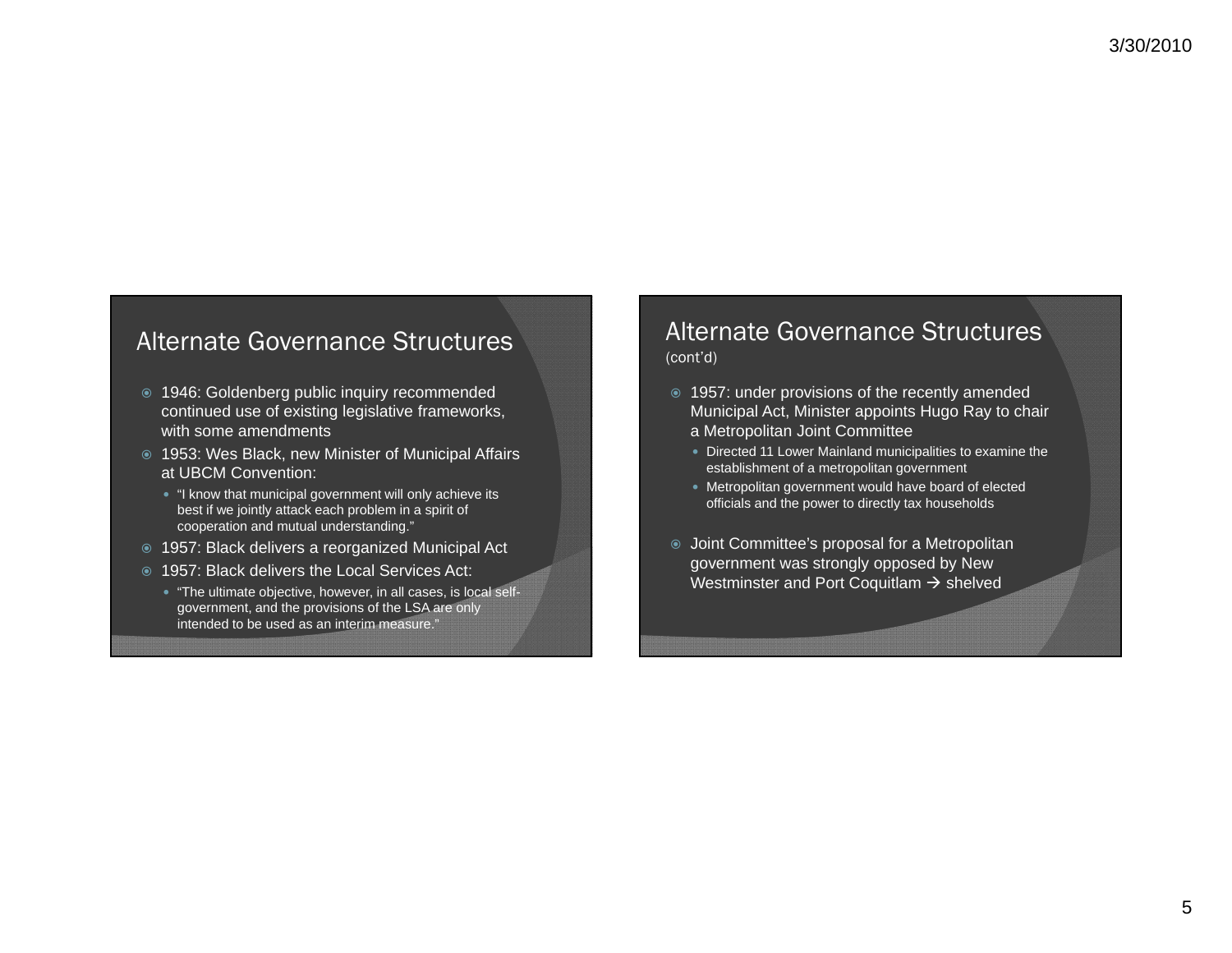## Regional District Legislation

- 1960's: regional issues continue
	- Prince George at the time funded its own hospital, but saw patients from well beyond municipal boundaries
	- Similarly for land use planning, drinking water, waste disposal in most parts of the Province
- **Hundreds of improvement districts** existed, hundreds more would be needed

#### Regional District Legislation (cont'd)

- 1964: Dan Campbell new Minister of Municipal Affairs commits to finding <sup>a</sup> better approach
	- Team included Everett Brown who also worked on the Hugo Ray Commission
	- Examined models worldwide
	- Built on past successes and failures
- Determined the Regional District concept a framework for regional government
- 1965: Regional District legislation enacted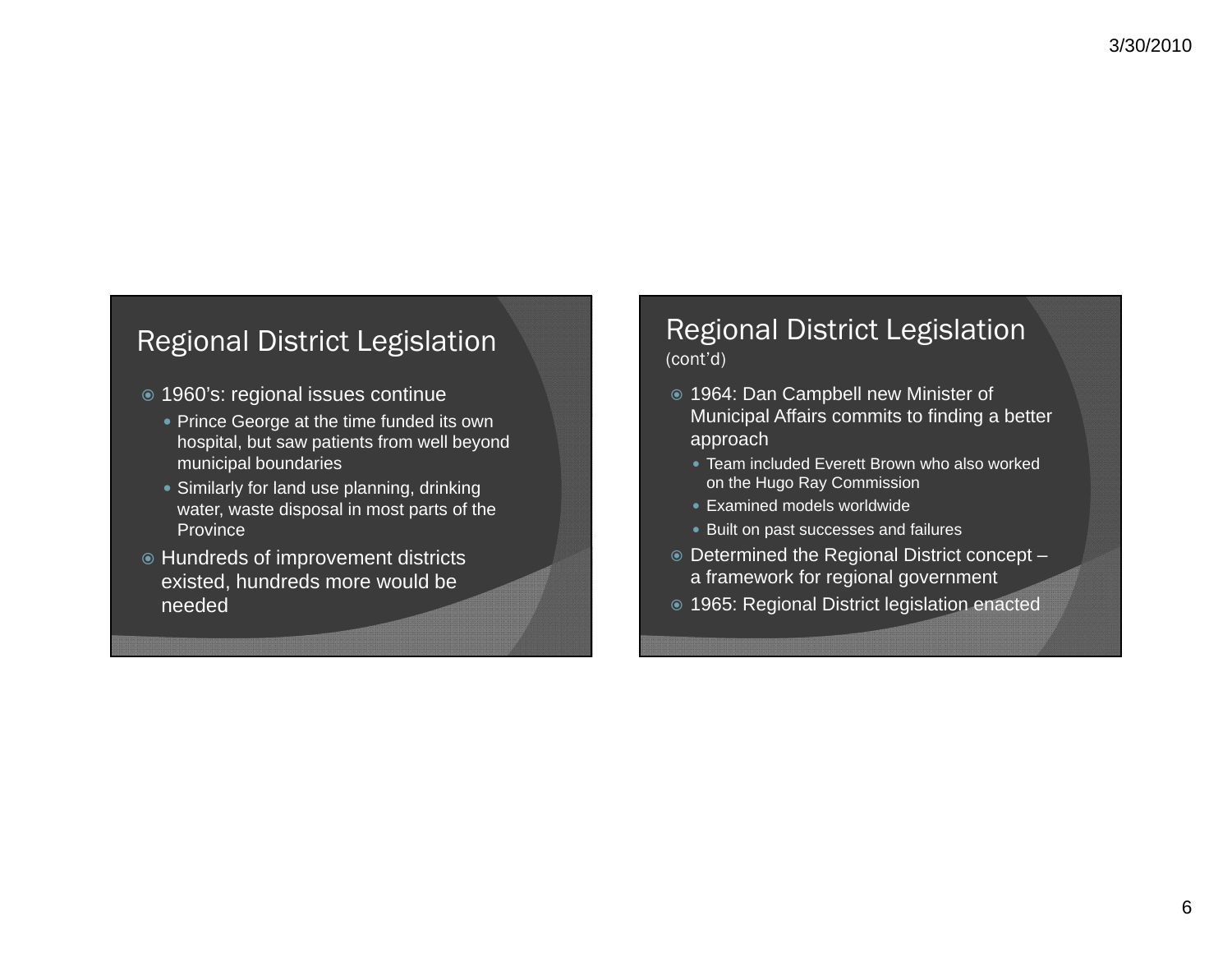

### Framework for Regional **Government**

- **Regional Districts are partnerships of local** government, not <sup>a</sup> new level
- Each Regional District Board comprised of:
	- Municipal directors appointed by Council; and
	- Electoral area directors, directly elected.
- Functions to be included in each Regional District are uniquely determined by its own Board
- Votes and costs allocated to each member municipality / electoral area are linked to population and assessments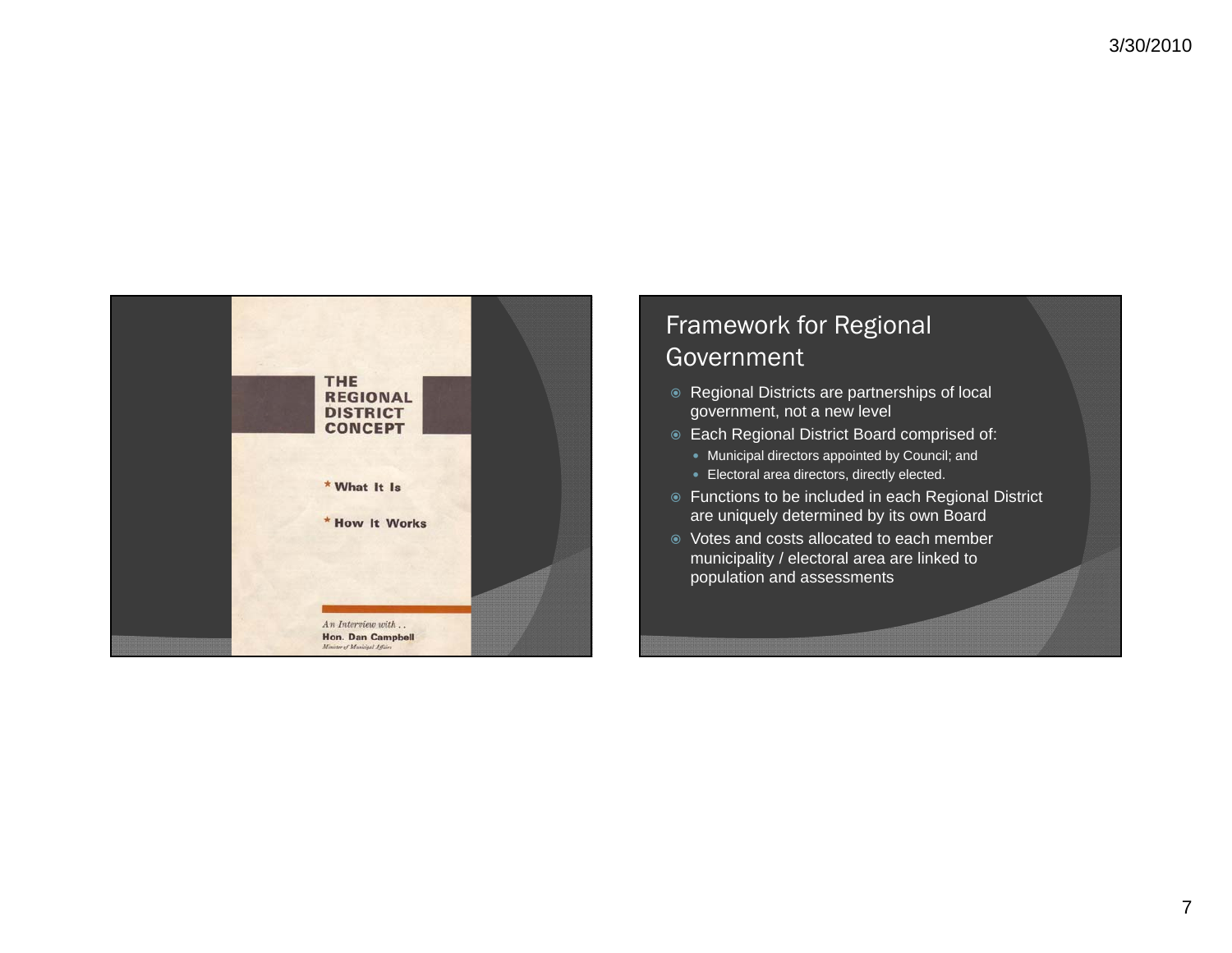### Legislative Changes

- 1983: Bill Ritchie Minister of Municipal Affairs, removes planning function from Regional Districts
- 1987-89: Provincial-Municipal Committee on Decentralization
	- Collaborative effort: municipalities, Municipal Affairs, UBCM
	- Gave local government more autonomy
	- $\bullet$  Eliminated onerous cabinet approvals, greater accountability, more clarity
	- Greater flexibility one size does not fit all
- However, planning function not reinstated

#### Legislative Changes (cont'd)

- 1993: Darlene Marzari, new Minister of Municipal Affairs, supporter of greater local autonomy
- 1993-95: work on Growth Strategies Statutes Amendment Act
	- Principle: Regional District (not the Province) must initiate growth strategies
	- Supports interactive planning: collaboration and cooperation (not hierarchical)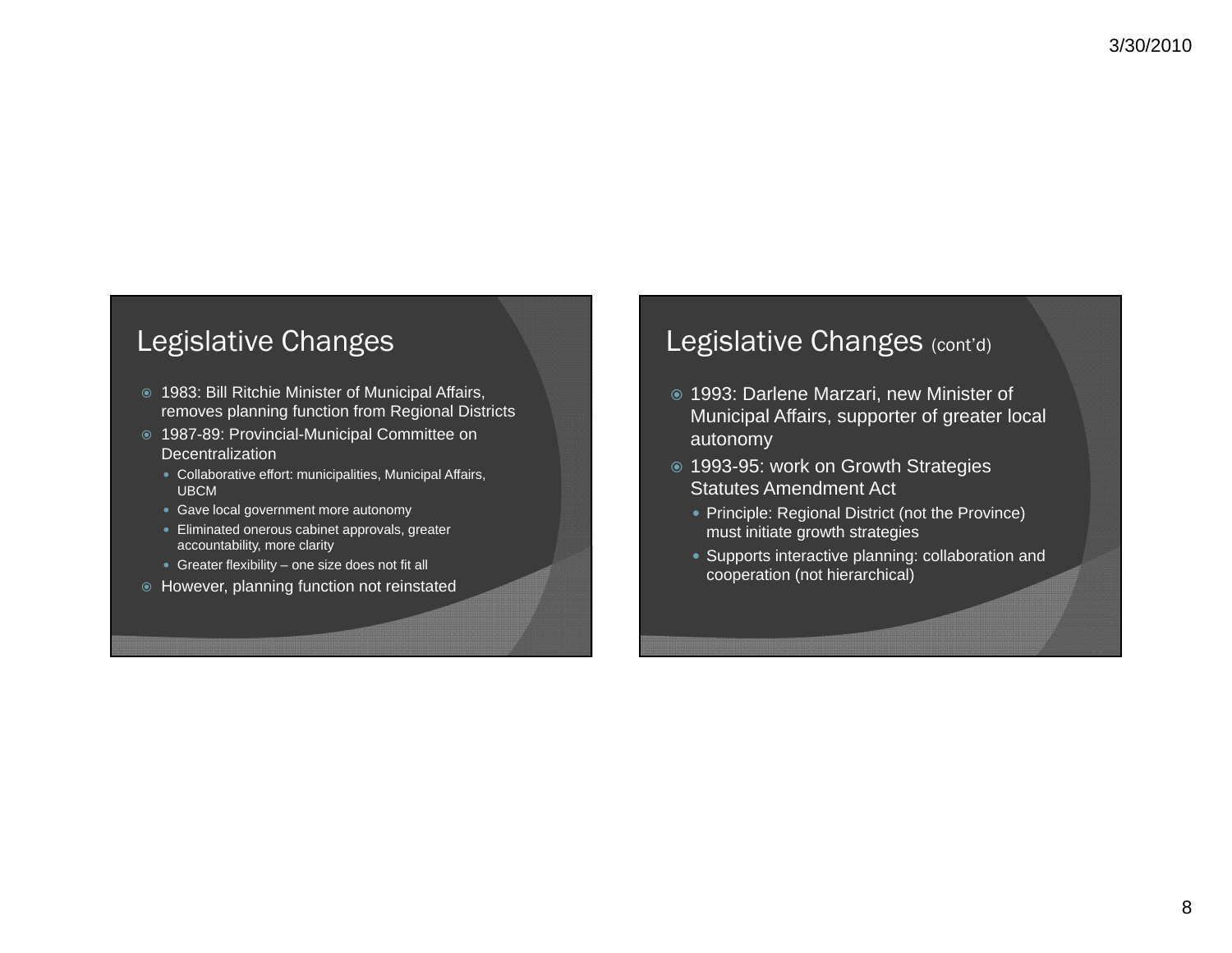# Legislative Changes (cont'd)

- 1997 provincial government made transfer payment cuts of \$100 million plus downloading of responsibilities (arterial highways)
- Faced with outrage the province launched a highly consultative process of municipal reforms – New legislation culminating with new Local Government Act of 2000.